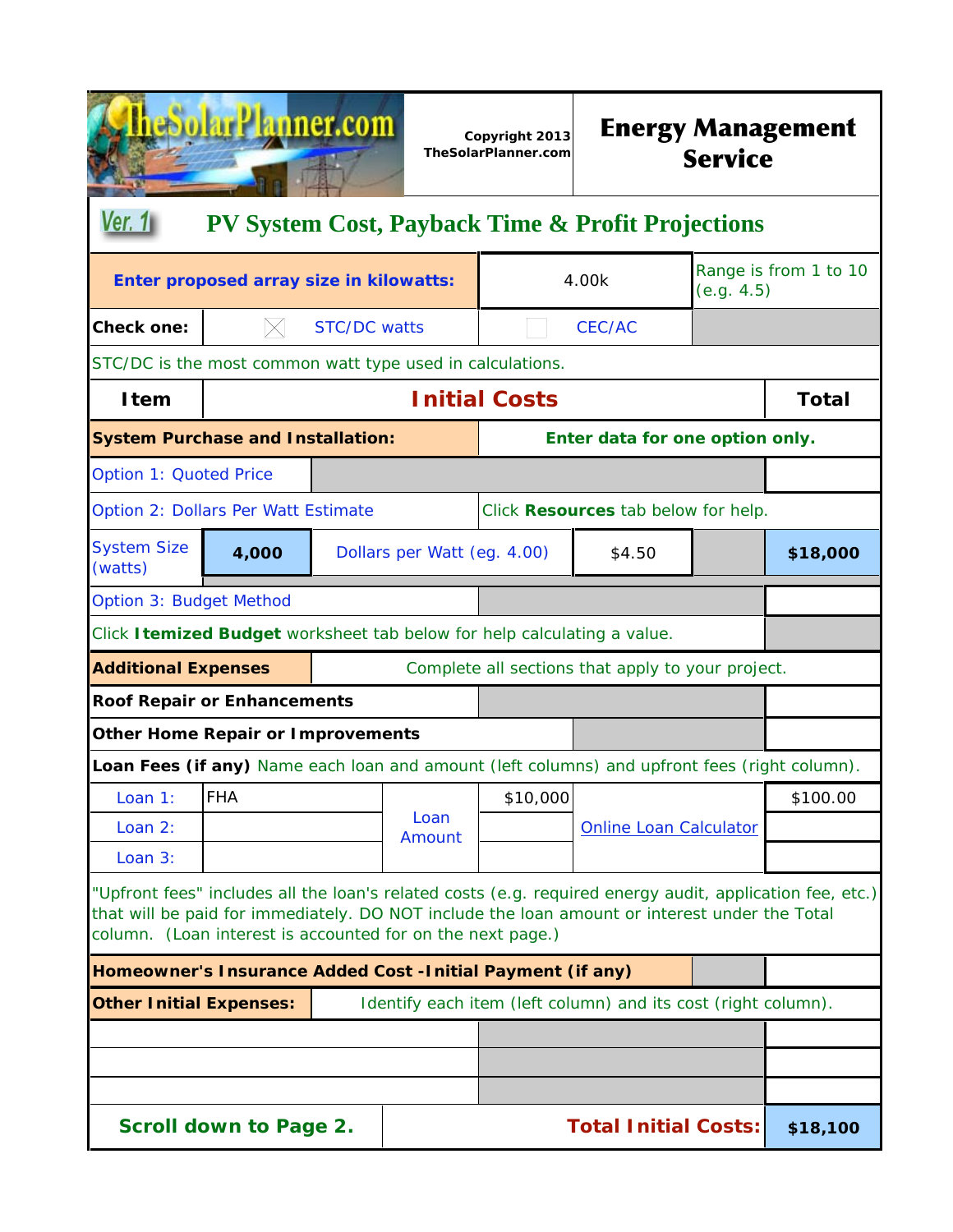| Page 2                                                                                                                                                                                                                                                     |                                         |                                | Cost/Payback/Profit Worksheet  |                 |                                                                                                                                                                                          |  |                                     |  |  |
|------------------------------------------------------------------------------------------------------------------------------------------------------------------------------------------------------------------------------------------------------------|-----------------------------------------|--------------------------------|--------------------------------|-----------------|------------------------------------------------------------------------------------------------------------------------------------------------------------------------------------------|--|-------------------------------------|--|--|
| <b>Item</b>                                                                                                                                                                                                                                                |                                         |                                | <b>Future Costs</b>            |                 |                                                                                                                                                                                          |  |                                     |  |  |
| <b>Loan Interest</b>                                                                                                                                                                                                                                       |                                         |                                |                                |                 |                                                                                                                                                                                          |  |                                     |  |  |
| Total interest to be paid on all loans                                                                                                                                                                                                                     |                                         |                                |                                |                 |                                                                                                                                                                                          |  | \$700.00                            |  |  |
| Enter the total interest charged. Do not include the loan amount or upfront fees. If you expect to<br>pay off a loan sooner than its full term, enter the total adjusted actual interest you expect to pay.<br>Penalty fees, if any, can also be included. |                                         |                                |                                |                 |                                                                                                                                                                                          |  |                                     |  |  |
|                                                                                                                                                                                                                                                            | Cost of Inverter Replacement in 10 yrs. |                                |                                |                 |                                                                                                                                                                                          |  |                                     |  |  |
|                                                                                                                                                                                                                                                            |                                         |                                |                                |                 | Skip this item if using microinverters. The inverter's cost should be the same as the first inverter<br>(or sum of string inverters). The cost typically ranges from \$1,200 to \$2,500. |  |                                     |  |  |
| Other one-time and non-annual costs                                                                                                                                                                                                                        |                                         |                                |                                |                 | Number of years (over 19 yrs.) this                                                                                                                                                      |  |                                     |  |  |
| Cannot take place in 1st year.                                                                                                                                                                                                                             |                                         |                                | Cost                           |                 | cost will occur:                                                                                                                                                                         |  |                                     |  |  |
| inspection                                                                                                                                                                                                                                                 |                                         |                                | \$100                          | Do not          | 5                                                                                                                                                                                        |  | \$500.00                            |  |  |
|                                                                                                                                                                                                                                                            |                                         |                                |                                | include<br>loan |                                                                                                                                                                                          |  |                                     |  |  |
|                                                                                                                                                                                                                                                            |                                         |                                |                                | interest        |                                                                                                                                                                                          |  |                                     |  |  |
|                                                                                                                                                                                                                                                            |                                         |                                |                                | here.           |                                                                                                                                                                                          |  |                                     |  |  |
| <b>Total One-Time &amp; Non-Annual Costs</b>                                                                                                                                                                                                               |                                         |                                |                                |                 |                                                                                                                                                                                          |  | \$3,050.00                          |  |  |
| <b>Annual Future Costs</b>                                                                                                                                                                                                                                 |                                         |                                |                                |                 |                                                                                                                                                                                          |  |                                     |  |  |
| <b>Array Maintenance and Cleaning</b>                                                                                                                                                                                                                      |                                         |                                |                                |                 |                                                                                                                                                                                          |  | \$75.00                             |  |  |
| Annual Property Tax Added (if applicable)                                                                                                                                                                                                                  |                                         |                                |                                |                 |                                                                                                                                                                                          |  |                                     |  |  |
| Annual Added Insurance cost (if applicable)                                                                                                                                                                                                                |                                         |                                |                                |                 |                                                                                                                                                                                          |  |                                     |  |  |
| <b>Other Annual Expenses:</b>                                                                                                                                                                                                                              |                                         |                                |                                |                 | List each item and its yearly cost.                                                                                                                                                      |  |                                     |  |  |
|                                                                                                                                                                                                                                                            |                                         |                                |                                |                 |                                                                                                                                                                                          |  |                                     |  |  |
|                                                                                                                                                                                                                                                            |                                         |                                |                                |                 |                                                                                                                                                                                          |  |                                     |  |  |
| <b>Annual Miscellaneous Expense</b>                                                                                                                                                                                                                        |                                         |                                |                                |                 |                                                                                                                                                                                          |  |                                     |  |  |
| <b>Total Annual Costs</b>                                                                                                                                                                                                                                  |                                         |                                |                                |                 | Will be added to each cost year.                                                                                                                                                         |  | \$75.00                             |  |  |
| <b>Total of Initial and Future Costs of PV System</b>                                                                                                                                                                                                      |                                         |                                |                                |                 |                                                                                                                                                                                          |  |                                     |  |  |
| Non-initial costs accrue                                                                                                                                                                                                                                   |                                         | 1st Year (initial costs)       |                                | \$18,100.00     |                                                                                                                                                                                          |  |                                     |  |  |
| beginning with Year 2.<br>Inverter replacement kicks                                                                                                                                                                                                       |                                         |                                | <b>Approx. Cost for 5 yrs</b>  | \$18,652.63     |                                                                                                                                                                                          |  | <b>Scroll</b><br>down to<br>Page 3. |  |  |
| in Year 10. NOTE: These<br>totals don't factor in tax                                                                                                                                                                                                      |                                         |                                | <b>Approx. Cost for 10 yrs</b> |                 | \$21,193.42                                                                                                                                                                              |  |                                     |  |  |
| credits or rebates.                                                                                                                                                                                                                                        |                                         | <b>Approx. Cost for 20 yrs</b> |                                |                 | \$22,575.00                                                                                                                                                                              |  |                                     |  |  |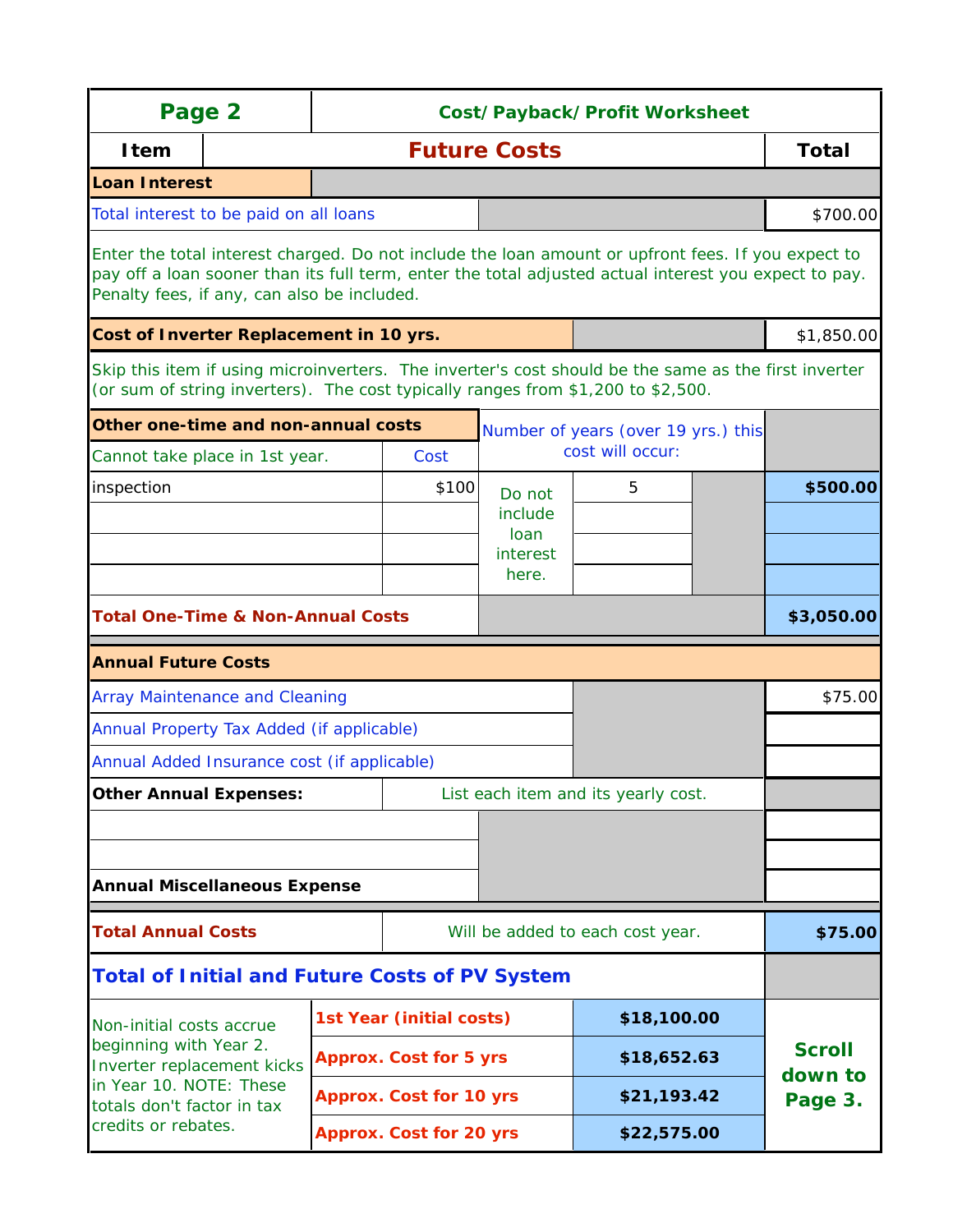|                                                                                                                                                                                                                     |                                     | Cost/Payback/Profit Worksheet - Page 3 of 6 |                                          |              |                                                                                     |          |            |         |  |  |
|---------------------------------------------------------------------------------------------------------------------------------------------------------------------------------------------------------------------|-------------------------------------|---------------------------------------------|------------------------------------------|--------------|-------------------------------------------------------------------------------------|----------|------------|---------|--|--|
|                                                                                                                                                                                                                     | <b>Payback and Profit Estimates</b> |                                             |                                          |              |                                                                                     |          |            |         |  |  |
| <b>I</b> tem                                                                                                                                                                                                        |                                     |                                             |                                          |              |                                                                                     |          | Total      |         |  |  |
|                                                                                                                                                                                                                     |                                     |                                             |                                          |              | PV Incentives, Credits & Rebates, Home Improvements & Conservation                  |          |            |         |  |  |
| Federal 30% Income Tax Credit                                                                                                                                                                                       |                                     |                                             | Watt                                     | Check box to |                                                                                     |          |            |         |  |  |
| \$18,000.00                                                                                                                                                                                                         |                                     | X                                           | 30%                                      | <b>Type</b>  | skip Fed. Tax                                                                       |          |            | \$5,400 |  |  |
| State Income Tax Credit (if applicable)                                                                                                                                                                             |                                     |                                             |                                          | <b>STC</b>   | Credit                                                                              |          |            |         |  |  |
| State/Utility Rebate #1 (if applicable)                                                                                                                                                                             |                                     |                                             |                                          |              |                                                                                     |          |            |         |  |  |
| State/Utility Rebate #2                                                                                                                                                                                             |                                     |                                             |                                          |              |                                                                                     |          |            |         |  |  |
| <b>Other PV-specific money incentives:</b>                                                                                                                                                                          |                                     |                                             |                                          |              | List each item and its total payout.                                                |          |            |         |  |  |
|                                                                                                                                                                                                                     |                                     |                                             |                                          |              |                                                                                     |          |            |         |  |  |
|                                                                                                                                                                                                                     |                                     |                                             |                                          |              |                                                                                     |          |            |         |  |  |
|                                                                                                                                                                                                                     |                                     |                                             |                                          |              |                                                                                     |          |            |         |  |  |
| income is generated from these benefits.                                                                                                                                                                            |                                     |                                             |                                          |              | Property tax and sales tax exemptions don't need to be listed here, since no direct |          |            |         |  |  |
| <b>Energy Efficiency</b>                                                                                                                                                                                            |                                     |                                             |                                          |              | List any HVAC, appliance, light bulb, solar heater or other rebate item             |          |            |         |  |  |
| <b>Rebates</b>                                                                                                                                                                                                      |                                     |                                             | and the total rebate you expect to earn. |              |                                                                                     |          |            |         |  |  |
| new refrigerator                                                                                                                                                                                                    |                                     |                                             |                                          |              |                                                                                     |          | \$50.00    |         |  |  |
| CFL light bulb replacements                                                                                                                                                                                         |                                     |                                             |                                          |              |                                                                                     |          | \$15.00    |         |  |  |
|                                                                                                                                                                                                                     |                                     |                                             |                                          |              |                                                                                     |          |            |         |  |  |
|                                                                                                                                                                                                                     |                                     |                                             |                                          |              |                                                                                     |          |            |         |  |  |
|                                                                                                                                                                                                                     |                                     |                                             |                                          |              |                                                                                     |          |            |         |  |  |
| <b>Other Incentive Reiumbursements, Payments or Rebates</b>                                                                                                                                                         |                                     |                                             |                                          |              |                                                                                     |          |            |         |  |  |
|                                                                                                                                                                                                                     |                                     |                                             |                                          |              |                                                                                     |          |            |         |  |  |
|                                                                                                                                                                                                                     |                                     |                                             |                                          |              |                                                                                     |          |            |         |  |  |
|                                                                                                                                                                                                                     |                                     |                                             |                                          |              |                                                                                     |          |            |         |  |  |
|                                                                                                                                                                                                                     |                                     |                                             |                                          |              |                                                                                     |          |            |         |  |  |
| <b>Estimated Annual Utility Savings from Conservation/Improvements</b>                                                                                                                                              |                                     |                                             |                                          |              |                                                                                     | \$100.00 |            |         |  |  |
| <b>Total</b>                                                                                                                                                                                                        |                                     |                                             |                                          |              |                                                                                     |          | \$5,500.00 |         |  |  |
| To estimate conservation savings, use our <b>Energy Savings</b> worksheet or<br><b>Scroll down for</b><br>other energy audit. Be sure to multiply any saved kilowatt hours by your<br>Page 4<br>baseline rate only. |                                     |                                             |                                          |              |                                                                                     |          |            |         |  |  |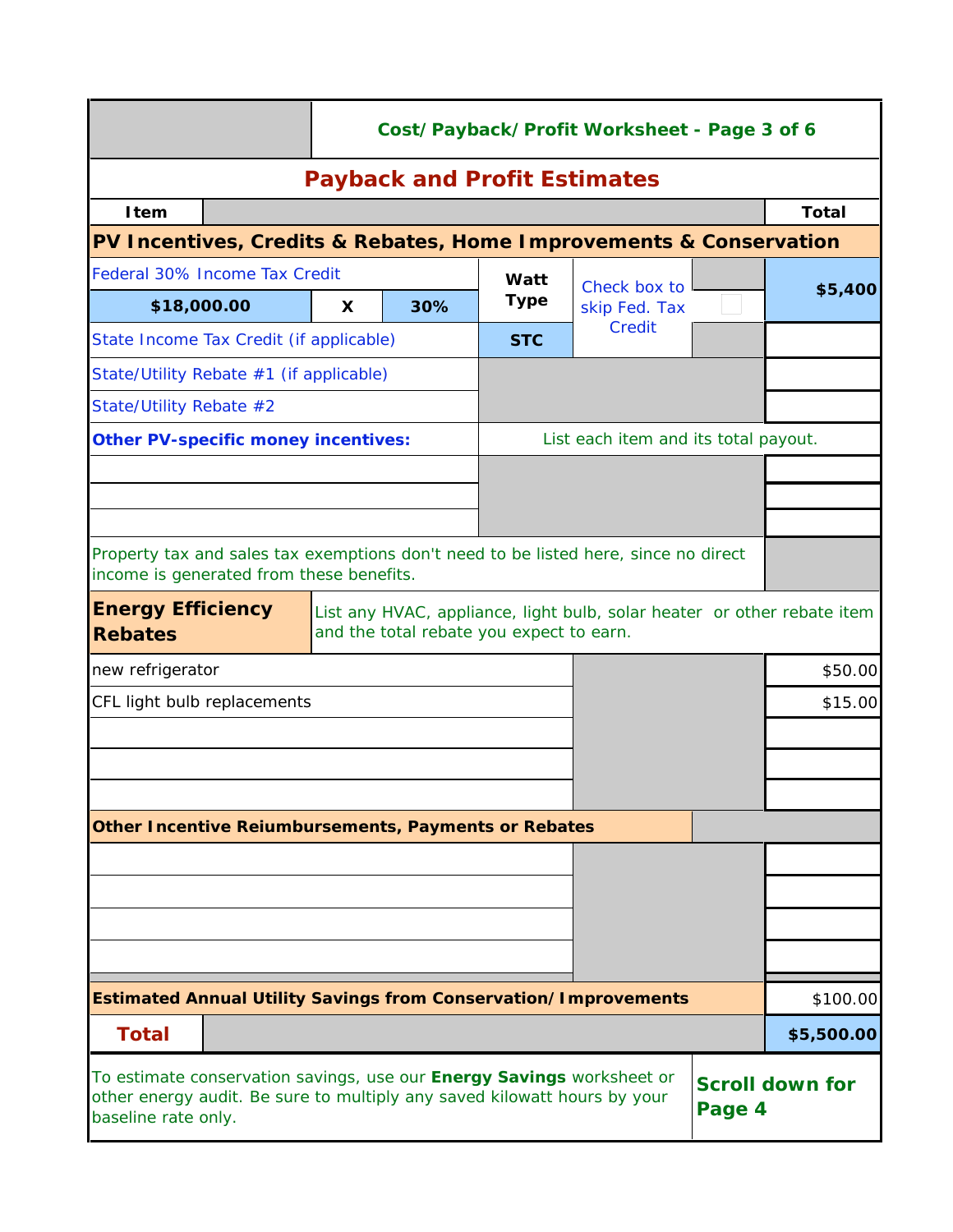| <b>Avoided Utility</b><br><b>Charges</b>                                                                                                                                                                                                                                                                                                                          |                                            | Cost/Payback/Profit Worksheet - Page 4 of 6 |                                           |                                    |                                 |                           |                                    |
|-------------------------------------------------------------------------------------------------------------------------------------------------------------------------------------------------------------------------------------------------------------------------------------------------------------------------------------------------------------------|--------------------------------------------|---------------------------------------------|-------------------------------------------|------------------------------------|---------------------------------|---------------------------|------------------------------------|
| <b>Utility Bill Kilowatt Hour (kWH) Usage</b>                                                                                                                                                                                                                                                                                                                     |                                            |                                             |                                           |                                    |                                 | <b>Payback and Profit</b> |                                    |
| Enter total kilowatt hours consumed in past year:                                                                                                                                                                                                                                                                                                                 |                                            |                                             |                                           |                                    | 10,434                          |                           | Check your bills.                  |
| <b>Anticipated Grid Offset</b>                                                                                                                                                                                                                                                                                                                                    |                                            |                                             |                                           |                                    | Complete one option below only. |                           |                                    |
| <b>Option 1: Quoted Offset</b>                                                                                                                                                                                                                                                                                                                                    |                                            |                                             |                                           |                                    | Range is from 10 to 105%.       |                           |                                    |
| Sales quote must be based on the PV array size entered on Page 1.                                                                                                                                                                                                                                                                                                 |                                            |                                             |                                           |                                    |                                 |                           |                                    |
| <b>Option2: Calculated Offset</b>                                                                                                                                                                                                                                                                                                                                 |                                            |                                             |                                           | For help, click the Resources tab. |                                 |                           |                                    |
| Size of proposed PV array                                                                                                                                                                                                                                                                                                                                         |                                            |                                             | 4.00k                                     |                                    | Derate factor                   |                           | 0.77                               |
| <b>Average Daily Sun Hours</b>                                                                                                                                                                                                                                                                                                                                    |                                            |                                             | 5.27                                      | Look up                            |                                 | Option 1.                 | Leave Sun Hours box blank if using |
| Annual PV kWh estimate                                                                                                                                                                                                                                                                                                                                            |                                            | 5925                                        |                                           | <b>Grid Offset</b>                 |                                 | 56.8%                     |                                    |
| <b>Rates</b>                                                                                                                                                                                                                                                                                                                                                      |                                            |                                             | Select your utility rate structure below. |                                    |                                 |                           |                                    |
| <b>Tiered Rates</b>                                                                                                                                                                                                                                                                                                                                               |                                            |                                             |                                           | Time of Use (TOU) rates            |                                 |                           |                                    |
| <b>Enter rate details:</b>                                                                                                                                                                                                                                                                                                                                        |                                            |                                             | Complete one half of table only.          |                                    |                                 | <b>Use Left Half</b>      |                                    |
| <b>Tier Type</b>                                                                                                                                                                                                                                                                                                                                                  | Rate                                       | %                                           |                                           | <b>TOU Type</b>                    |                                 | Rate                      | %                                  |
| <b>Baseline</b>                                                                                                                                                                                                                                                                                                                                                   | 0.159                                      | 65                                          | % values                                  | Normal rate                        |                                 |                           |                                    |
| <b>Tier 2</b>                                                                                                                                                                                                                                                                                                                                                     | 0.28                                       | 15                                          | must                                      | Peak (highest)                     |                                 |                           |                                    |
| Tier <sub>3</sub>                                                                                                                                                                                                                                                                                                                                                 | 0.41                                       | 20                                          | total 100                                 | <b>Late Night (lowest)</b>         |                                 |                           |                                    |
| Tiers $4+$                                                                                                                                                                                                                                                                                                                                                        | $\Omega$                                   | 0                                           |                                           | 4th + rates (if any)               |                                 |                           |                                    |
| Click Resources tab for help. Numbers in % column reflect the portion of your annual utility<br>charges billed at that rate and must add up to 100 (e.g. 55, 10, 30, 5). Enter zero in unused<br>boxes. Enter rates as decimals (e.g. .15). To gather info for this table, click the Utility Rates<br>worksheet tab below and complete it for your last 12 bills. |                                            |                                             |                                           |                                    |                                 |                           |                                    |
|                                                                                                                                                                                                                                                                                                                                                                   | <b>Estimated Annual Savings (1st year)</b> |                                             |                                           |                                    | Rate Type Used                  |                           | <b>TIER</b>                        |
| <b>Tier Type</b>                                                                                                                                                                                                                                                                                                                                                  | <b>Savings</b>                             |                                             |                                           | <b>TOU Type</b>                    |                                 | <b>Savings</b>            |                                    |
| <b>Baseline</b>                                                                                                                                                                                                                                                                                                                                                   | \$361.35                                   |                                             |                                           | <b>Normal rate</b>                 |                                 |                           |                                    |
| Tier 2                                                                                                                                                                                                                                                                                                                                                            | \$438.23                                   |                                             | <b>Total Savings</b>                      | Peak (highest)                     |                                 |                           |                                    |
| Tier 3                                                                                                                                                                                                                                                                                                                                                            | \$855.59                                   |                                             |                                           | <b>Late Night (lowest)</b>         |                                 |                           |                                    |
| Tiers $4+$                                                                                                                                                                                                                                                                                                                                                        | \$0.00                                     |                                             | \$1,655.16                                | 4th rate (if any)                  |                                 |                           |                                    |
| Utility bill savings exicude monthly fees, taxes and surcharges. Scroll<br><b>Scroll down to</b><br>right to see computation tables. Verify the quoted offset is correct for<br>Page 5.<br>the system size, if using Option 1 - Anticipated Grid Offset.                                                                                                          |                                            |                                             |                                           |                                    |                                 |                           |                                    |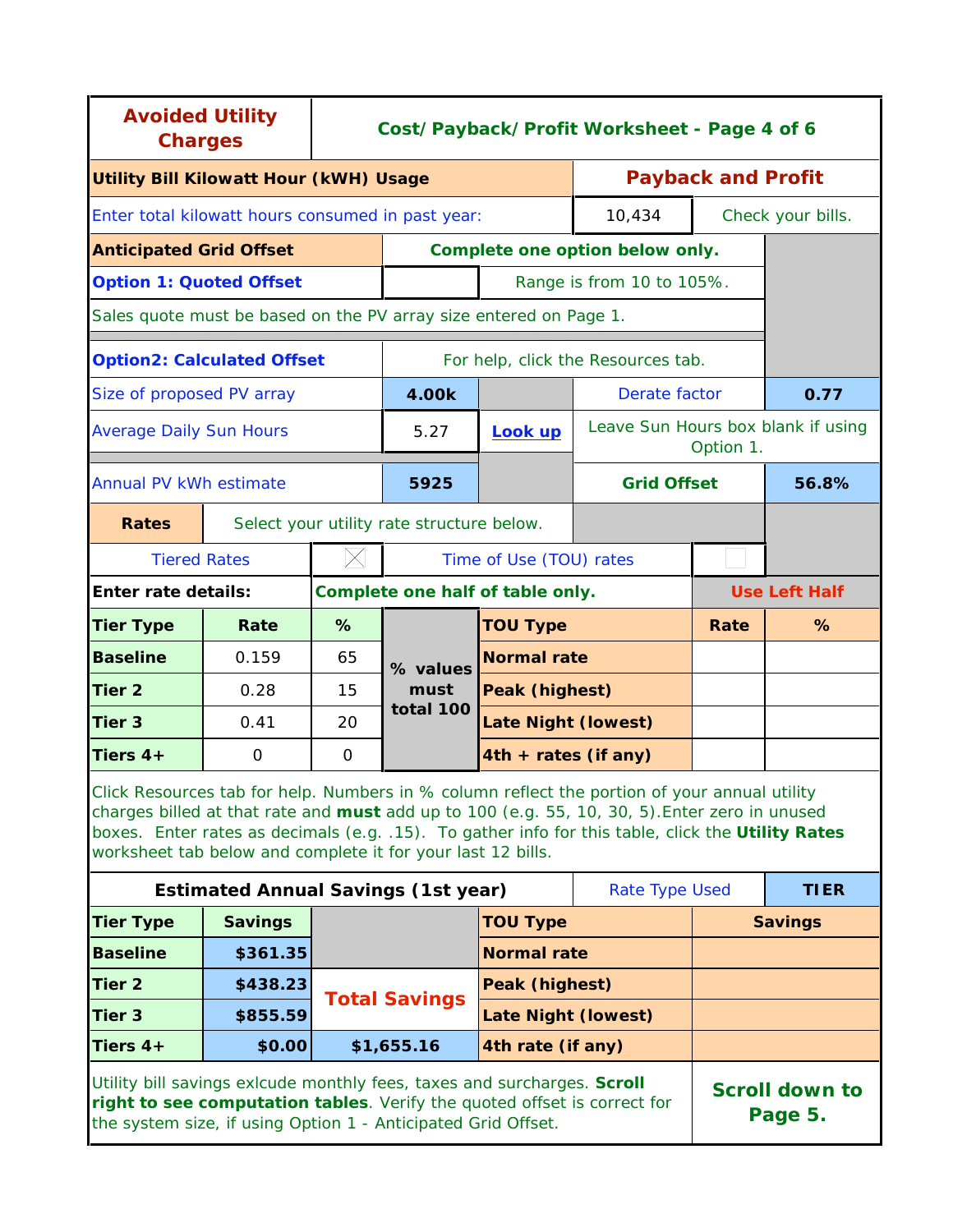| <b>Payback and Profit</b><br>(Cont.)                                                                                                                                                                                                                                                                                                                                              |                                                   | Cost/Payback/Profit Worksheet - Page 5 of 6 |             |                                                                                                                                    |                                                                |               |               |  |
|-----------------------------------------------------------------------------------------------------------------------------------------------------------------------------------------------------------------------------------------------------------------------------------------------------------------------------------------------------------------------------------|---------------------------------------------------|---------------------------------------------|-------------|------------------------------------------------------------------------------------------------------------------------------------|----------------------------------------------------------------|---------------|---------------|--|
| <b>Market Value of System</b>                                                                                                                                                                                                                                                                                                                                                     |                                                   |                                             |             | Use one option below only.                                                                                                         |                                                                |               |               |  |
| <b>PV Array Size</b>                                                                                                                                                                                                                                                                                                                                                              |                                                   |                                             | 4000w       | <b>Type of Watts</b>                                                                                                               | <b>STC</b>                                                     |               |               |  |
| system would equal 6,500 watts.                                                                                                                                                                                                                                                                                                                                                   |                                                   |                                             |             | The array size was entered on Page 1. For example, a 4k system would equal 4,000 watts. A 6.5k                                     |                                                                |               |               |  |
| <b>Option 1: Dollars Per Watt Estimate</b>                                                                                                                                                                                                                                                                                                                                        |                                                   |                                             |             |                                                                                                                                    | PV efficiency loss is factored in (see next section),          |               |               |  |
|                                                                                                                                                                                                                                                                                                                                                                                   | Click on Resources tab for If sold in:            |                                             |             |                                                                                                                                    | plus a depreciation of 50% at 10 years and 80%<br>at 20 years. |               |               |  |
| help determining the resale<br>rate for your area.                                                                                                                                                                                                                                                                                                                                |                                                   | 5 yrs.                                      |             | 10 yrs.                                                                                                                            |                                                                | 20 yrs.       |               |  |
| Watt resale<br>rate (e.g.<br>2.00)                                                                                                                                                                                                                                                                                                                                                | \$2.00                                            |                                             | \$7,600.00  |                                                                                                                                    | \$3,420.00                                                     | \$547.20      |               |  |
| <b>Option 2: Arbitrary</b><br><b>Value</b>                                                                                                                                                                                                                                                                                                                                        |                                                   |                                             |             |                                                                                                                                    |                                                                |               |               |  |
|                                                                                                                                                                                                                                                                                                                                                                                   | Enter a value of your choice for each time frame. |                                             |             |                                                                                                                                    |                                                                |               |               |  |
| <b>Multi-Year Adjustments</b>                                                                                                                                                                                                                                                                                                                                                     |                                                   |                                             |             |                                                                                                                                    |                                                                |               |               |  |
| Percentage of rate increases expected annually                                                                                                                                                                                                                                                                                                                                    |                                                   |                                             |             |                                                                                                                                    | 2.00%                                                          |               | Default $= 2$ |  |
| Percentage of PV efficiency loss annually                                                                                                                                                                                                                                                                                                                                         |                                                   |                                             |             |                                                                                                                                    | 1.00%                                                          | Default $= 1$ |               |  |
| Due to the complexities in calculating it for many different time periods, the Discount Rate isn't<br>considered in this worksheet. However, it's a staple of investment planning, so expect to see it in<br>sales proposals prepared by solar companies. Generally, the present value of money is assumed to<br>be greater than its value in the future by a certain percentage. |                                                   |                                             |             |                                                                                                                                    |                                                                |               |               |  |
| <b>Referral Commissions</b>                                                                                                                                                                                                                                                                                                                                                       |                                                   |                                             |             | New PV system owners sometimes earn a<br>commission of \$100 or more by referring friends<br>and neighbors to the same contractor. |                                                                |               |               |  |
| Commission per customer:                                                                                                                                                                                                                                                                                                                                                          |                                                   |                                             | \$200       |                                                                                                                                    |                                                                |               |               |  |
| # of referrals anticipated:                                                                                                                                                                                                                                                                                                                                                       |                                                   |                                             | 1           |                                                                                                                                    | <b>Total</b>                                                   |               | \$200.00      |  |
| <b>Ten-Year Income Projection</b>                                                                                                                                                                                                                                                                                                                                                 |                                                   |                                             |             |                                                                                                                                    |                                                                |               |               |  |
| PV Incentives, Credits & Rebates                                                                                                                                                                                                                                                                                                                                                  |                                                   |                                             |             |                                                                                                                                    | \$5,500.00                                                     |               |               |  |
| <b>Avoided Utility Charges</b>                                                                                                                                                                                                                                                                                                                                                    |                                                   |                                             | \$18,800.37 |                                                                                                                                    | <b>Scroll down to</b>                                          |               |               |  |
| <b>Referral Commissions</b>                                                                                                                                                                                                                                                                                                                                                       |                                                   |                                             |             | \$200.00                                                                                                                           |                                                                | Page 6.       |               |  |
| System Resale Value (10-years-old)                                                                                                                                                                                                                                                                                                                                                |                                                   |                                             |             |                                                                                                                                    | \$3,420.00                                                     |               |               |  |
| <b>Total</b>                                                                                                                                                                                                                                                                                                                                                                      |                                                   |                                             |             |                                                                                                                                    | \$27,920.37                                                    |               |               |  |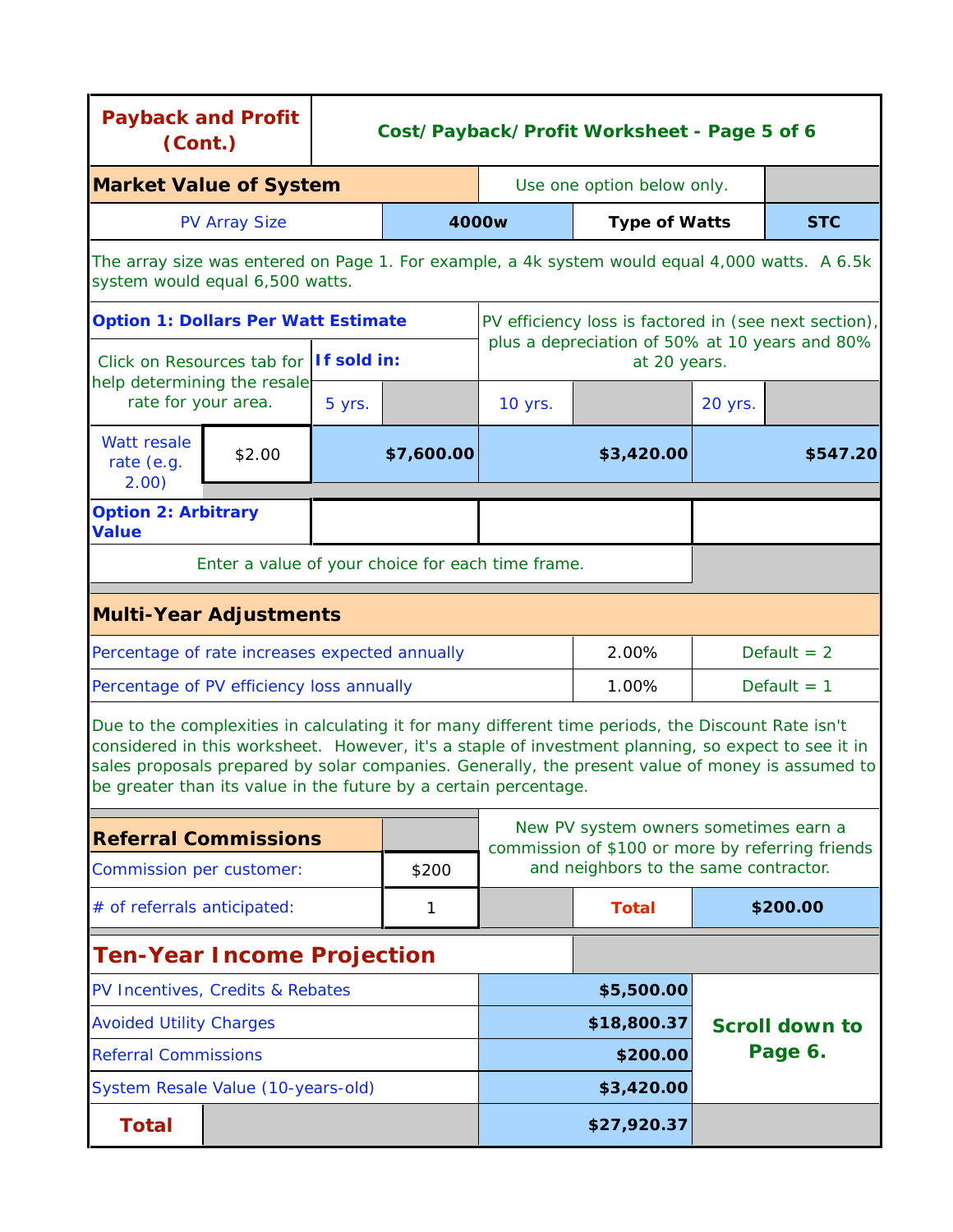| Cost/Payback/Profit Worksheet - Page 6 of 6 |                                     |  |                                                                        |                         |                                            |  |  |  |  |
|---------------------------------------------|-------------------------------------|--|------------------------------------------------------------------------|-------------------------|--------------------------------------------|--|--|--|--|
|                                             | 20-Year Simple Cash Flow Projection |  |                                                                        |                         |                                            |  |  |  |  |
|                                             |                                     |  | <b>Income</b>                                                          |                         |                                            |  |  |  |  |
| Year                                        | <b>Costs</b>                        |  | Tax Credits,<br>Rebates,<br>Commissions,<br>Incentives,<br>Resale***** | <b>Bill</b><br>Savings* | <b>Cumulative Balance</b><br>(Profit/Loss) |  |  |  |  |
| $1**$                                       | \$18,100                            |  | \$5,500                                                                | \$1,755                 | $-$10,845$                                 |  |  |  |  |
| $2***$                                      | \$138                               |  |                                                                        | \$1,782                 | $-$9,201$                                  |  |  |  |  |
| 3                                           | \$138                               |  |                                                                        | \$1,809                 | $- $7,530$                                 |  |  |  |  |
| $\boldsymbol{4}$                            | \$138                               |  |                                                                        | \$1,836                 | $- $5,832$                                 |  |  |  |  |
| 5                                           | \$138                               |  | \$1,864                                                                |                         | $-$4,106$                                  |  |  |  |  |
| 6                                           | \$138                               |  |                                                                        | \$1,893                 | $- $2,352$                                 |  |  |  |  |
| $\overline{\mathbf{z}}$                     | \$138                               |  |                                                                        | \$1,921                 | $-$ \$569                                  |  |  |  |  |
| 8                                           | \$138                               |  |                                                                        | \$1,950                 | \$1,243                                    |  |  |  |  |
| 9                                           | \$138                               |  |                                                                        | \$1,980                 | \$3,085                                    |  |  |  |  |
| $10***$                                     | \$1,988                             |  |                                                                        | \$2,010                 | \$3,107                                    |  |  |  |  |
| 11                                          | \$138                               |  |                                                                        | \$2,040                 | \$5,009                                    |  |  |  |  |
| 12                                          | \$138                               |  |                                                                        | \$2,071                 | \$6,942                                    |  |  |  |  |
| 13                                          | \$138                               |  |                                                                        | \$2,103                 | \$8,907                                    |  |  |  |  |
| 14                                          | \$138                               |  |                                                                        | \$2,135                 | \$10,903                                   |  |  |  |  |
| 15                                          | \$138                               |  |                                                                        | \$2,167                 | \$12,932                                   |  |  |  |  |
| 16                                          | \$138                               |  |                                                                        | \$2,200                 | \$14,993                                   |  |  |  |  |
| 17                                          | \$138                               |  |                                                                        | \$2,233                 | \$17,088                                   |  |  |  |  |
| 18                                          | \$138                               |  |                                                                        | \$2,267                 | \$19,217                                   |  |  |  |  |
| 19                                          | \$138                               |  |                                                                        | \$2,301                 | \$21,379                                   |  |  |  |  |
| 20                                          | \$138                               |  | \$547                                                                  | \$2,336                 | \$24,124                                   |  |  |  |  |
| <b>Totals:</b>                              | \$22,575                            |  | \$6,047                                                                | \$40,652                |                                            |  |  |  |  |

*Notes: \*Bill Savings takes into account the annual utility rate increase listed in "Multi-Year Adjustments", and the system efficiency loss rate. \*\*Only Initial Costs are included in Year 1. \*\*\*Most future costs (including interest) are dispersed evenly across Years 2-20 and may not reflect actual year-to-year expenses. \*\*\*\*Inverter replacement, if any, occurs in Year 10. \*\*\*\*\* Resale of the system is assumed in Year 20.*

| <b>Payback Time Estimate</b>     | 8 years  | <b>Date Completed:</b> |
|----------------------------------|----------|------------------------|
| <b>Net Profit After 20 years</b> | \$24,124 | 1/21/14                |